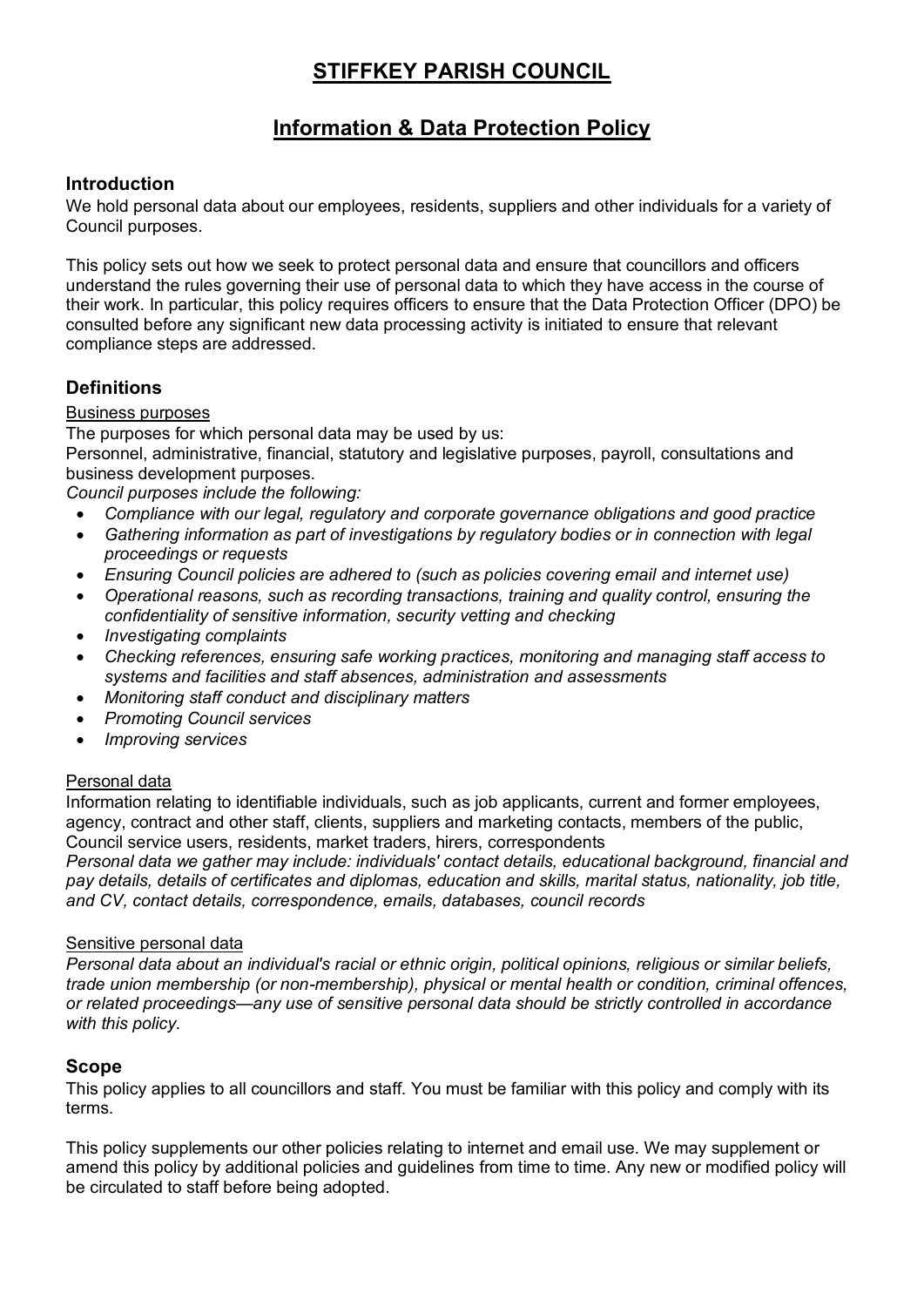# **Who is responsible for this policy?**

As our Data Protection Officer, the Parish Clerk has overall responsibility for the day-to-day implementation of this policy.

## **Our procedures**

#### Fair and lawful processing

We must process personal data fairly and lawfully in accordance with individuals' rights. This generally means that we should not process personal data unless the individual whose details we are processing has consented to this happening.

The Data Protection Officer's responsibilities:

- Keeping the Council updated about data protection responsibilities, risks and issues.
- Reviewing all data protection procedures and policies on a regular basis.
- Assisting with data protection training and advice for all staff members and those included in this policy.
- Answering questions on data protection from staff, council members and other stakeholders.
- Responding to individuals such as members of the public, service users and employees who wish to know which data is being held on them by Stiffkey Parish Council.
- Checking and approving with third parties that handle the council's data any contracts or agreement regarding data processing.
- Ensure all systems, services, software and equipment meet acceptable security standards.
- Checking and scanning security hardware and software regularly to ensure it is functioning properly.
- Researching third-party services, such as cloud services the company is considering using to store or process data.

#### Responsibilities of staff

- Approving data protection statements attached to emails and other marketing copy.
- Addressing data protection queries from clients, target audiences or media outlets.
- Coordinating with the Data Protection Officer to ensure all marketing initiatives adhere to data protection laws and the company's Data Protection Policy.

#### The processing of all data must be:

- Necessary to deliver our services
- In our legitimate interests and not unduly prejudice the individual's privacy
- In most cases this provision will apply to routine business data processing activities.

Our Terms of Business contains a Privacy Notice relating to on data protection.

The notice:

- Sets out the purposes for which we hold personal data on customers, employees, residents and service users
- Highlights that our work may require us to give information to third parties such as expert witnesses and other professional advisers
- Provides that service users and correspondents have a right of access to the personal data that we hold about them

#### **Sensitive personal data**

In most cases where we process sensitive personal data we will require the data subject's *explicit* consent to do this unless exceptional circumstances apply, or we are required to do this by law (e.g. to comply with legal obligations to ensure health and safety at work, comply with burial legislation and allotment legislation). Any such consent will need to clearly identify what the relevant data is, why it is being processed and to whom it will be disclosed.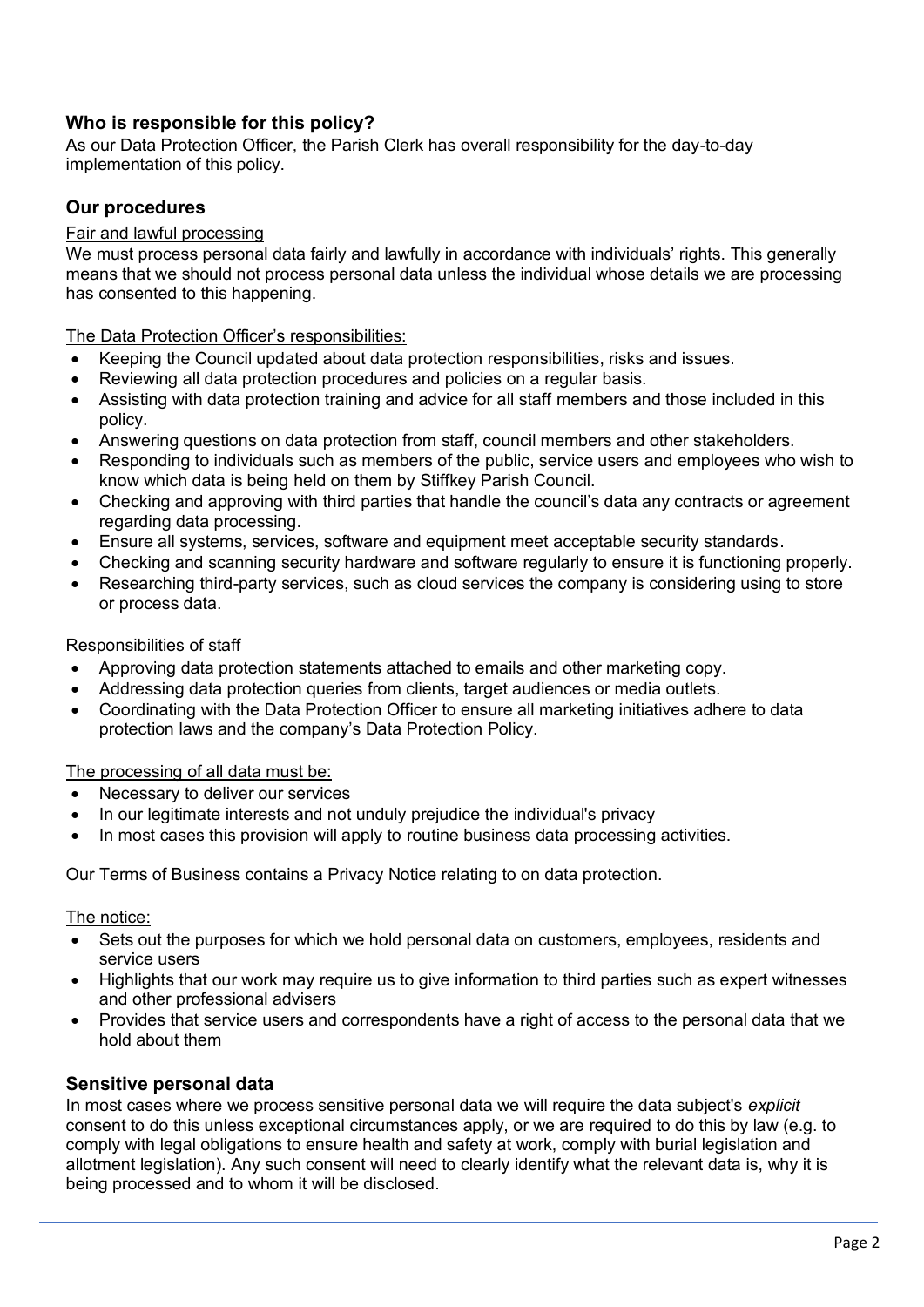# **Accuracy and relevance**

We will ensure that any personal data we process is accurate, adequate, relevant and not excessive, given the purpose for which it was obtained. We will not process personal data obtained for one purpose for any unconnected purpose unless the individual concerned has agreed to this or would otherwise reasonably expect this.

Individuals may ask that we correct inaccurate personal data relating to them. If you believe that information is inaccurate you should record the fact that the accuracy of the information is disputed and inform the Data Protection Officer.

## **Your personal data**

You must take reasonable steps to ensure that personal data we hold about you is accurate and updated as required. For example, if your personal circumstances change, please inform the Data Protection Officer so that they can update your records.

#### **Data security**

You must keep personal data secure against loss or misuse. Where other organisations process personal data as a service on our behalf, the Data Protection Officer will establish what, if any, additional specific data security arrangements need to be implemented in contracts with those third party organisations.

#### **Storing data securely**

In cases when data is stored on printed paper, it should be kept in a secure place where unauthorised personnel cannot access it. Printed data should be shredded when it is no longer needed. Data stored on a computer should be protected by strong passwords that are changed regularly. Data stored on CDs or memory sticks must be locked away securely when they are not being used. The Data Protection Officer must approve any cloud used to store data. Servers containing personal data must be kept in a secure location, away from general office space. Data should be regularly backed up in line with the council's backup procedures. Data should never be saved directly to mobile devices such as laptops, tablets or smartphones. All servers containing sensitive data must be approved and protected by security software and strong firewall.

## **Data Retention**

We must retain personal data for no longer than is necessary. What is necessary will depend on the circumstances of each case, taking into account the reasons that the personal data was obtained, but should be determined in a manner consistent with our data retention guidelines.

## **Subject Access Requests**

Please note that under the Data Protection Act 1998, individuals are entitled, subject to certain exceptions, to request access to information held about them.

If you receive a subject access request, you should refer that request immediately to the Data Protection Officer.

*Who may ask you to help us comply with those requests?*

Please contact the Data Protection Officer if you would like to correct or request information that we hold about you. There are also restrictions on the information to which you are entitled under applicable law.

#### **Processing data in accordance with the individual's rights**

You should abide by any request from an individual not to use their personal data for direct marketing purposes and notify the Data Protection Officer about any such request.

Do not send direct marketing material to someone electronically (e.g. via email) unless you have an existing business relationship with them in relation to the services being marketed.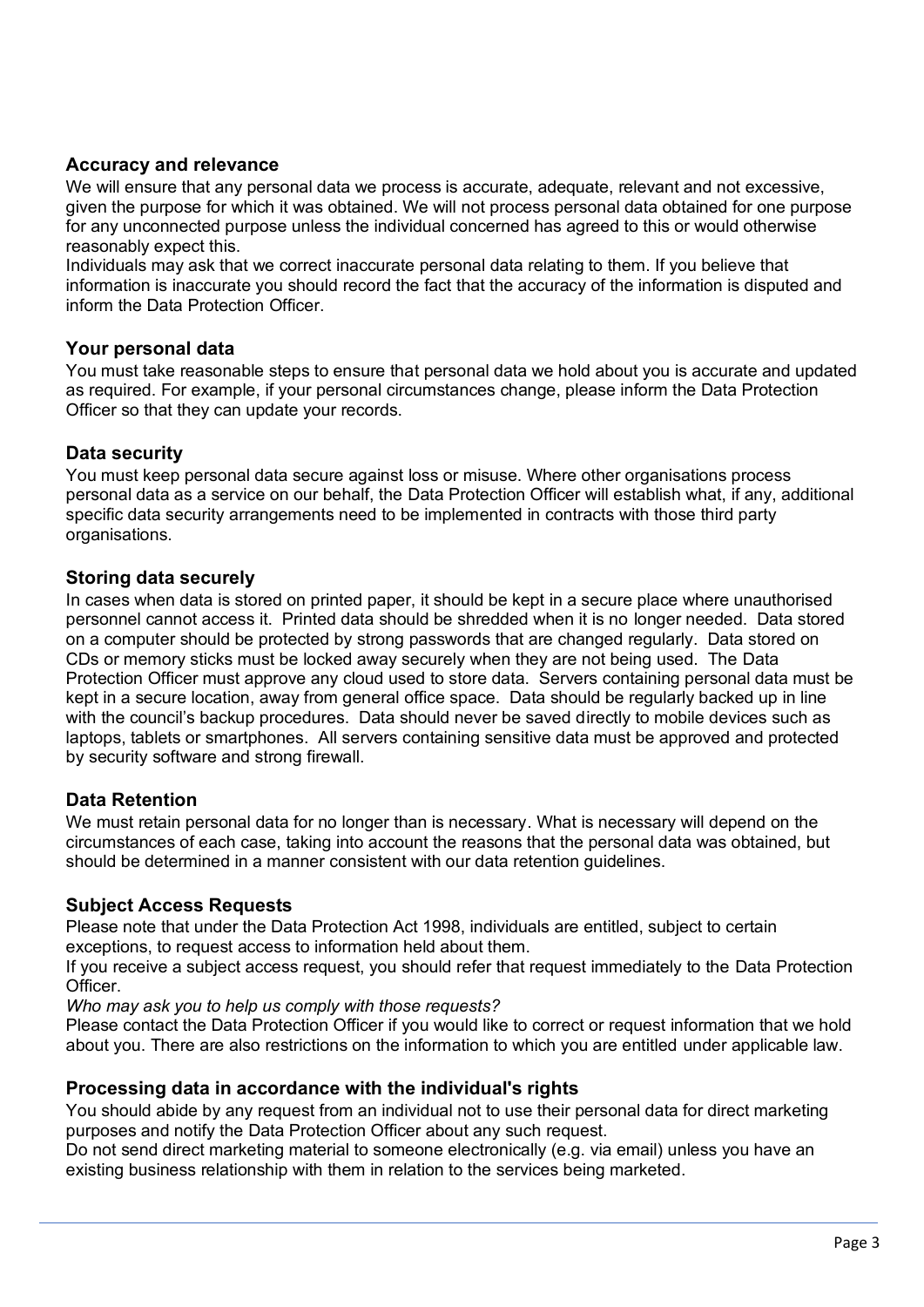Please contact the Data Protection Officer for advice on direct marketing before starting any new direct marketing activity.

## **Training**

All staff will receive training on this policy. New joiners will receive training as part of the induction process. Further periodic training will be provided whenever there is a substantial change in the law or our policy and procedure.

## **GDPR and Data Protection Act Provisions**

Where not specified previously in this policy, the following provisions will be in effect on or before 25 May 2018.

#### **Privacy Notice - transparency of data protection**

Being transparent and providing accessible information to individuals about how we will use their personal data is important for our organisation. Privacy notices will be issued and readily available for all Council activities involving personal information.

## **Conditions for processing**

We will ensure any use of personal data is justified using at least one of the conditions for processing and this will be specifically documented. All staff who are responsible for processing personal data will be aware of the conditions for processing. The conditions for processing will be available to data subjects in the form of a privacy notice.

#### **Justification for personal data**

We will process personal data in compliance with all six data protection principles. We will document the additional justification for the processing of sensitive data and will ensure any biometric and genetic data is considered sensitive.

## **Consent**

Where data is processed by consent, the data that we collect is subject to active consent by the data subject. This consent can be revoked at any time.

## **Criminal record checks**

Any criminal record checks are justified by law. Criminal record checks cannot be undertaken based solely on the consent of the subject.

## **Data portability**

Upon request, a data subject should have the right to receive a copy of their data in a structured format. These requests should be processed within one month, provided there is no undue burden and it does not compromise the privacy of other individuals. A data subject may also request that their data is transferred directly to another system. This must be done for free.

## **Right to be forgotten**

A data subject may request that any information held on them is deleted or removed, and any third parties who process or use that data must also comply with the request. An erasure request can only be refused if an exemption applies.

#### **Privacy by design and default**

Privacy by design is an approach to projects that promote privacy and data protection compliance from the start. The Data Protection Officer will be responsible for conducting Privacy Impact Assessments and ensuring that all IT projects commence with a privacy plan.